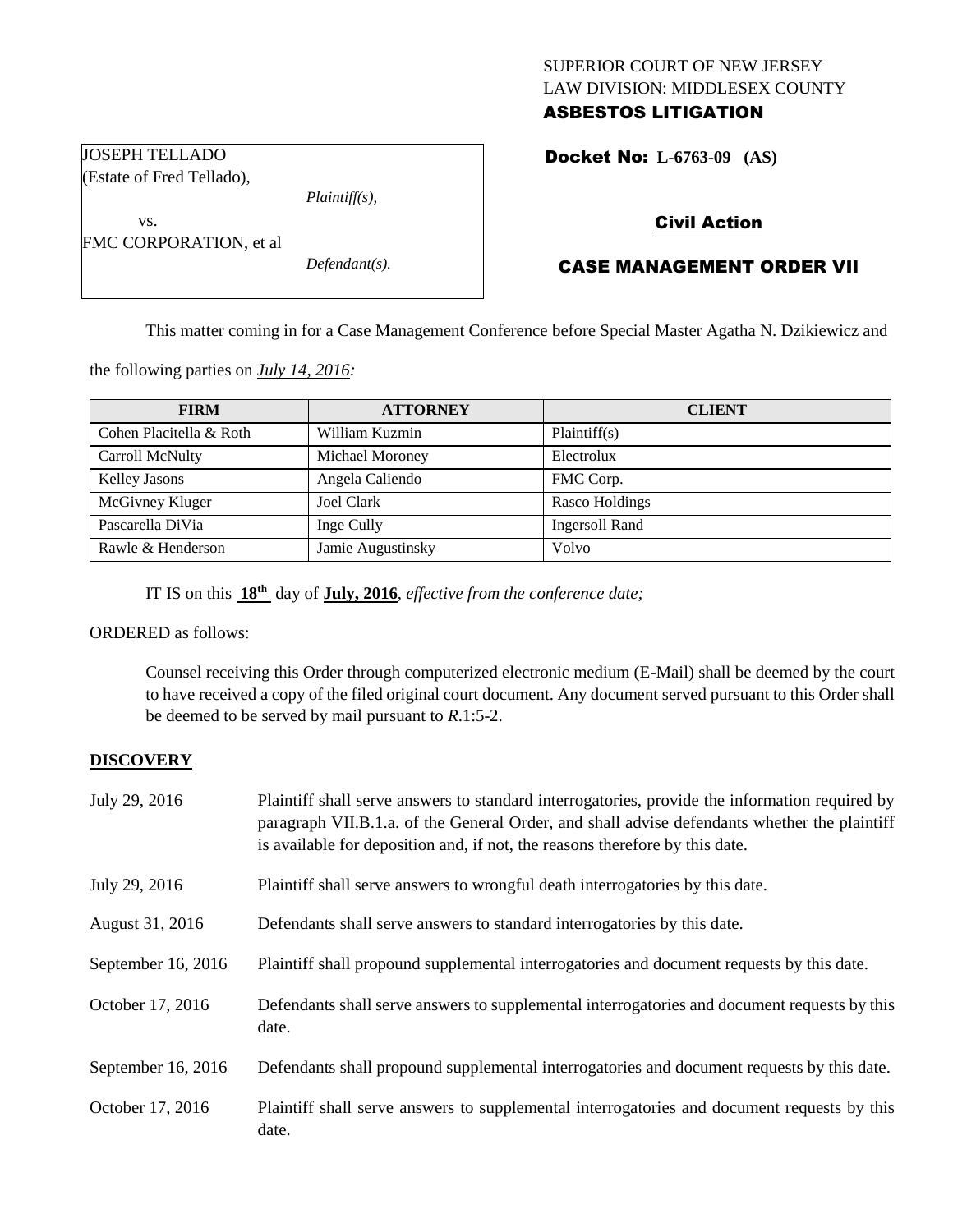November 30, 2016 Fact discovery, including depositions, shall be completed by this date. Plaintiff's counsel shall contact the Special Master within one week of this deadline if all fact discovery is not completed.

December 30, 2016 Depositions of corporate representatives shall be completed by this date.

#### **EARLY SETTLEMENT**

February 28, 2017 Settlement demands shall be served on all counsel and the Special Master by this date.

#### **SUMMARY JUDGMENT MOTION PRACTICE**

- January 6, 2017 Plaintiff's counsel shall advise, in writing, of intent not to oppose motions by this date.
- January 20, 2017 Summary judgment motions shall be filed no later than this date.
- February 17, 2017 Last return date for summary judgment motions.

#### **MEDICAL DEFENSE**

- July 29, 2016 Plaintiff shall serve executed medical authorizations by this date.
- July 29, 2016 Plaintiff shall serve a diagnostic medical report and any medical records in plaintiff's possession by this date.
- November 30, 2016 Plaintiff shall serve medical expert reports by this date.
- November 30, 2016 Upon request by defense counsel, plaintiff is to arrange for the transfer of pathology specimens and x-rays, if any, by this date.
- March 31, 2017 Defendants shall identify its medical experts and serve medical reports, if any, by this date. **In addition, defendants shall notify plaintiff's counsel (as well as all counsel of record) of a joinder in an expert medical defense by this date.**

#### **LIABILITY EXPERT REPORTS**

- February 15, 2017 Plaintiff shall identify its liability experts and serve liability expert reports or a certified expert statement by this date or waive any opportunity to rely on liability expert testimony.
- March 31, 2017 Defendants shall identify its liability experts and serve liability expert reports, if any, by this date or waive any opportunity to rely on liability expert testimony.

### **ECONOMIST EXPERT REPORTS**

- February 15, 2017 Plaintiff shall identify its expert economists and serve expert economist report(s), if any, by this date or waive any opportunity to rely on economic expert testimony.
- March 31, 2017 Defendants shall identify its expert economists and serve expert economist report(s), if any, by this date or waive any opportunity to rely on economic expert testimony.

 $\_$  , and the set of the set of the set of the set of the set of the set of the set of the set of the set of the set of the set of the set of the set of the set of the set of the set of the set of the set of the set of th